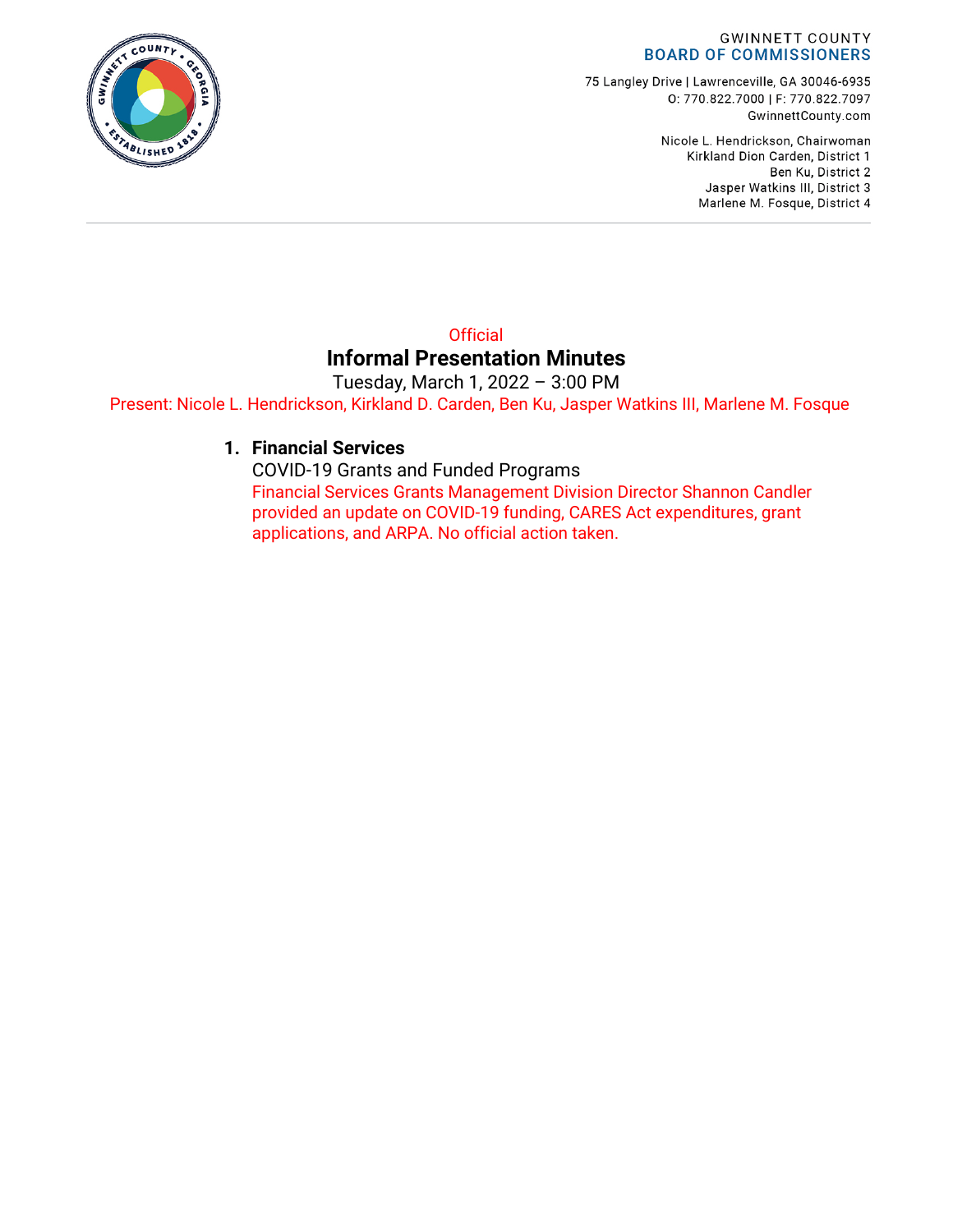# Grant Program Updates

Shannon Candler Grants Management Division Director



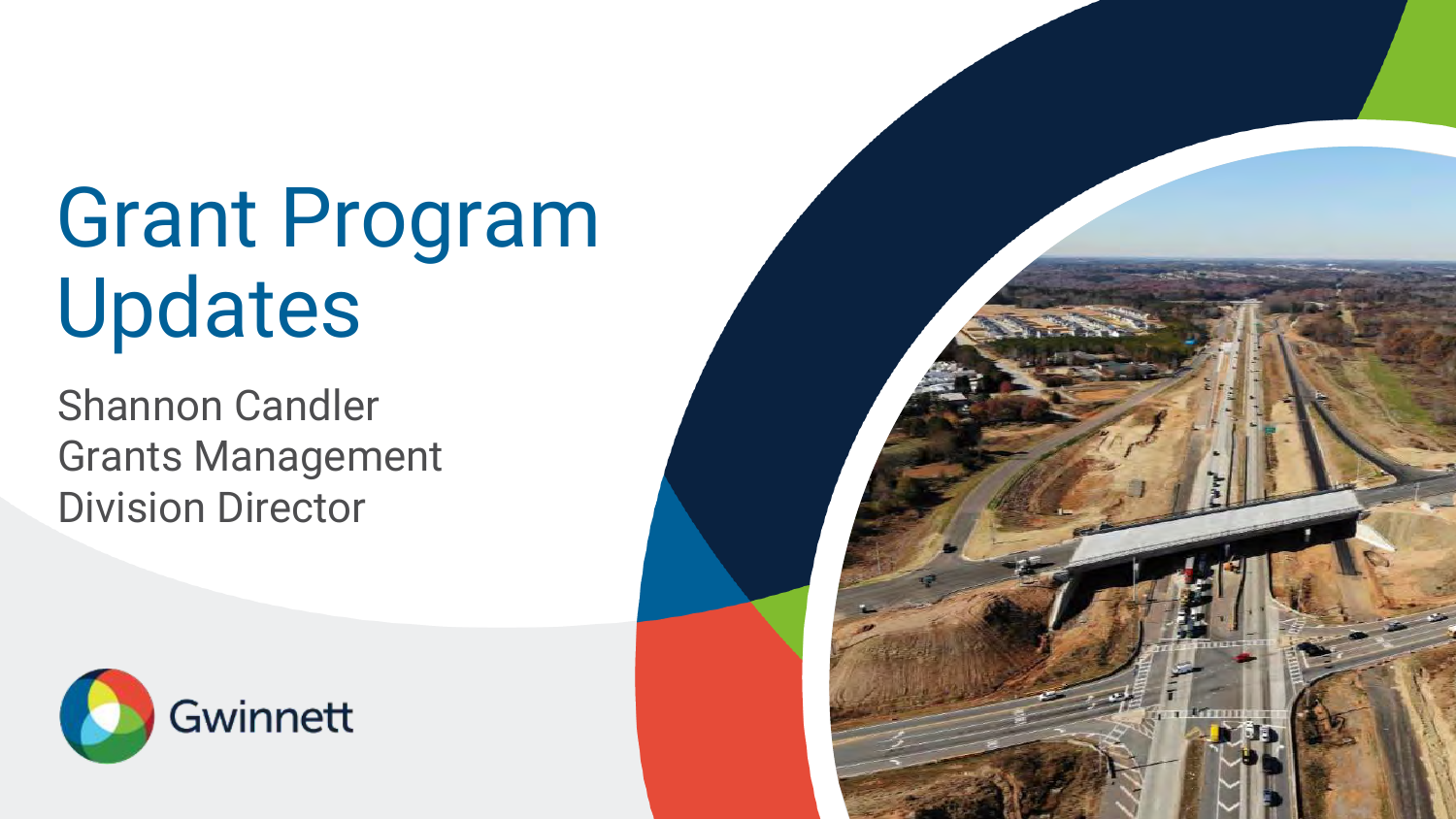# COVID-19 Funding Investments

### **Food Assistance**

Nearly \$11 million allocated to the provision of emergency food assistance

### **Public Health & Other Government Entities**

Over \$51 million shared with the Public Health and Other Government Entities to support their COVID-19 costs

#### **Broadband Infrastructure**

\$5 million invested in broadband enhancements





### **Housing & Utility Assistance**

Over \$107.5 million invested in housing and utility assistance

### **Nonprofit Services**

Over \$22.8 million aligned to support nonprofits and increase services to those most in need

#### **Economic Support**

Nearly \$39.7 million designated to provide financial assistance to small businesses, tourism, and Arts and Entertainment

#### **County Government**

County Operations supported by \$99.9 million in COVID-19 funding and County Facility and Service Provisions funded by almost \$147 million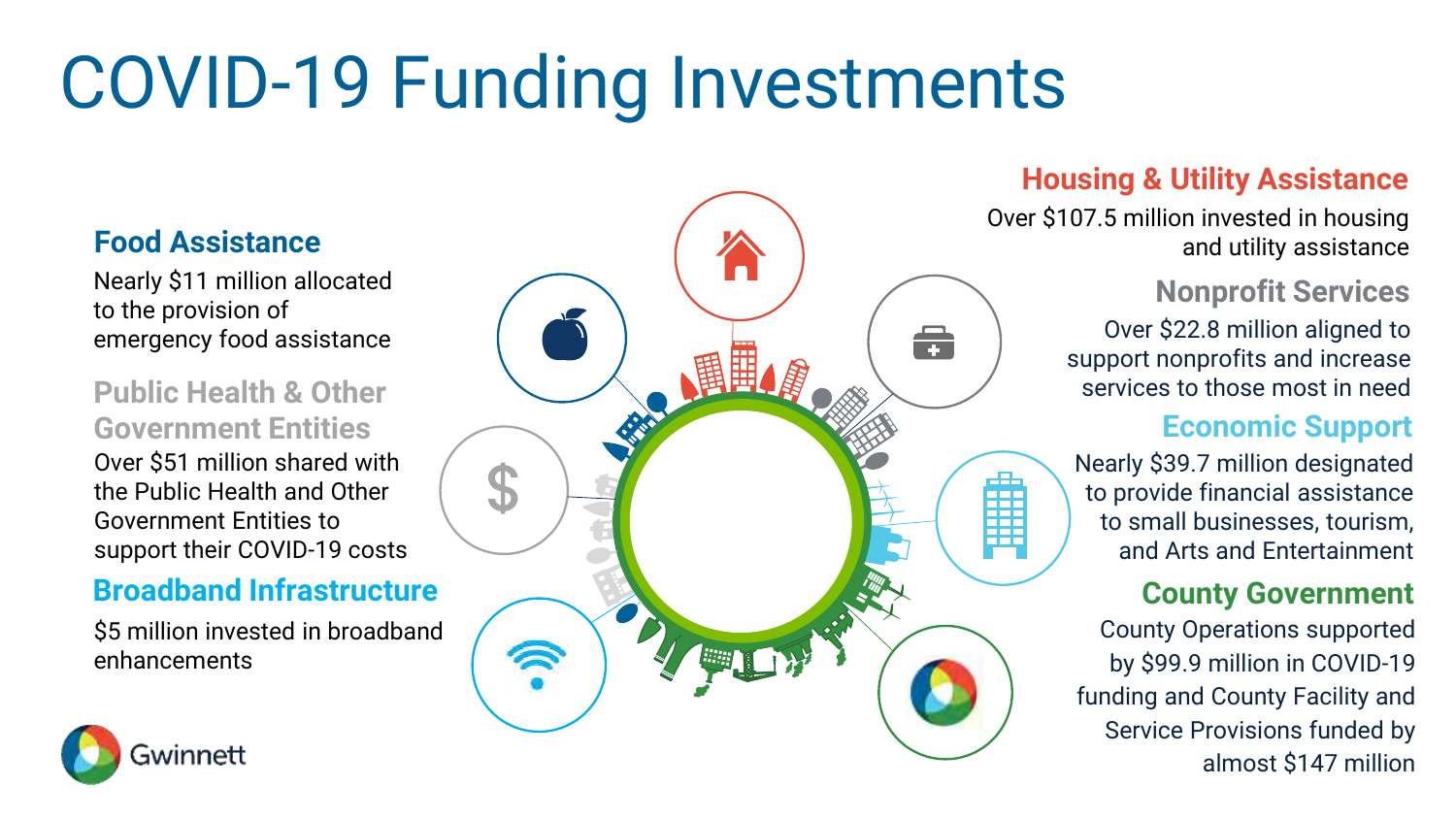## CARES Act Expenditure Rates

**1) 100% Expended in 2021:** DHHS (\$1M), DOT (\$20M), Treasury (\$163M)

- **2) Grant Activity through 2022:** DOJ (86% Expended), HUD-ESG (54% Expended)
- **3) Grant Activity through 2026:** HUD-CDBG (52% Expended)

#### *Coronavirus Aid, Relief, and Economic Security Act (CARES Act)*

|                                                      | <b>Allocations</b> | <b>Obligated</b>         | <b>Expended</b> | <b>Balance</b> |
|------------------------------------------------------|--------------------|--------------------------|-----------------|----------------|
| <b>Grand Total</b>                                   | 197, 142, 778      | 5,822,874                | 191,290,944     | 28,960         |
|                                                      |                    |                          |                 |                |
| <b>U.S. Dept. of Treasury</b>                        | 163,368,405        | ۰                        | 163,368,405     |                |
| <b>Coronavirus Relief Fund</b>                       | 163,368,405        | $\overline{\phantom{a}}$ | 163,368,405     |                |
|                                                      |                    |                          |                 |                |
| U.S. Dept. of Health & Human Services                | 1,244,242          | ٠                        | 1,244,242       |                |
| <b>Coronavirus Provider Relief Funds</b>             | 507,614            | $\overline{\phantom{a}}$ | 507,614         |                |
| Coronavirus Response Funds                           | 736,628            |                          | 736,628         |                |
|                                                      |                    |                          |                 |                |
| <b>U.S. Dept. of Housing &amp; Urban Development</b> | 12,239,965         | 5,809,411                | 6,430,554       |                |
| <b>Community Development Block Grant: CARES Act</b>  | 7,301,343          | 3,525,052                | 3,776,291       |                |
| <b>Emergency Solutions Grant: CARES Act</b>          | 4,938,622          | 2,284,359                | 2,654,263       |                |
|                                                      |                    |                          |                 |                |
| <b>U.S. Dept. of Justice</b>                         | 311,628            | 13,463                   | 269,205         | 28,960         |
| Coronavirus Emergency Supplemental Program           | 311,628            | 13,463                   | 269,205         | 28,960         |
|                                                      |                    |                          |                 |                |
| <b>U.S. Dept. of Transportation</b>                  | 19,978,538         | ٠                        | 19,978,538      |                |
| <b>Federal Aviation Administration: CARES Act</b>    | 157,000            | $\overline{\phantom{a}}$ | 157,000         |                |
| <b>Federal Transit Administration: CARES Act</b>     | 19,821,538         |                          | 19,821,538      |                |

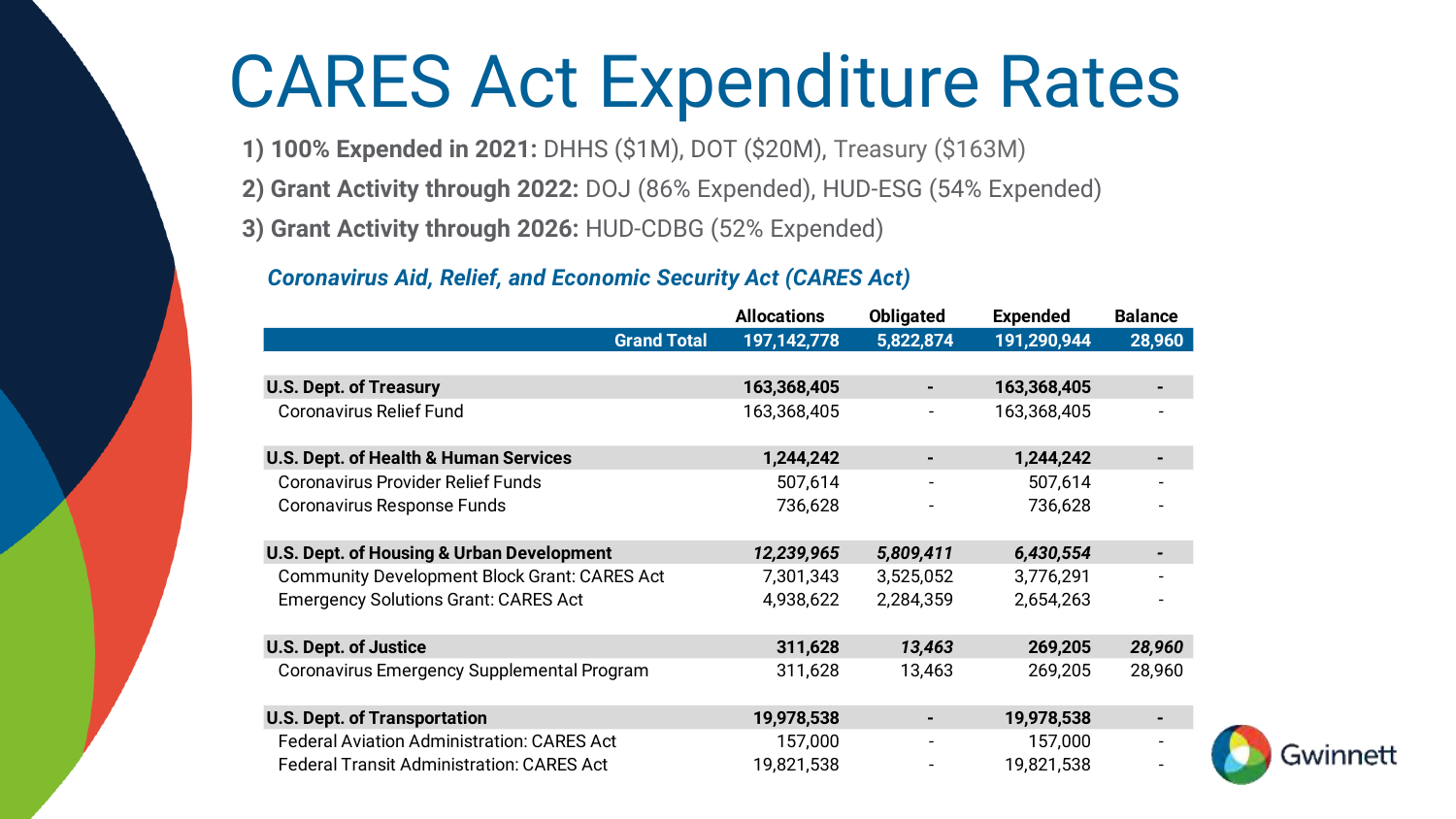## COVID-19 Expenditure Rates

**1) 100% Expended in 2021:** DHHS (\$306,884)

**2) Grant Activity through 2022:** DOT (52% Expended), DHHS (0% Expended), DOT (63% Expended)

#### *Families First Coronavirus Response Act (Families First Act)*

|                                                   | <b>Allocations</b> | <b>Obligated</b>             | <b>Expended</b> | <b>Balance</b> |
|---------------------------------------------------|--------------------|------------------------------|-----------------|----------------|
| <b>Grand Total</b>                                | 306,884            | $\sim$                       | 306,884         |                |
|                                                   |                    |                              |                 |                |
| <b>U.S. Dept. of Health &amp; Human Services</b>  | 306,884            | ٠                            | 306,884         |                |
| Coronavirus Response Funds                        | 306,884            |                              | 306,884         |                |
| <b>Consolidated Appropriations Act</b>            |                    |                              |                 |                |
|                                                   | <b>Allocations</b> | <b>Obligated</b>             | <b>Expended</b> | <b>Balance</b> |
| <b>Grand Total</b>                                | 54,188,440         | ٠.                           | 28,120,036      | 26,068,405     |
|                                                   |                    |                              |                 |                |
| <b>U.S. Dept. of Treasury</b>                     | 53,881,514         | ٠                            | 28,063,036      | 25,818,479     |
| Emergency Rental Assistance Program (ERA 1)       | 53,881,514         | $\qquad \qquad \blacksquare$ | 28,063,036      | 25,818,479     |
|                                                   |                    |                              |                 |                |
| U.S. Dept. of Health & Human Services             | 215,764            | -                            |                 | 215,764        |
| <b>Coronavirus Response Funds</b>                 | 215,764            | $\overline{\phantom{a}}$     |                 | 215,764        |
|                                                   |                    |                              |                 |                |
| <b>U.S. Dept. of Transportation</b>               | 91,162             |                              | 57,000          | 34,162         |
| <b>Federal Aviation Administration: CARES Act</b> | 91,162             |                              | 57,000          | 34,162         |

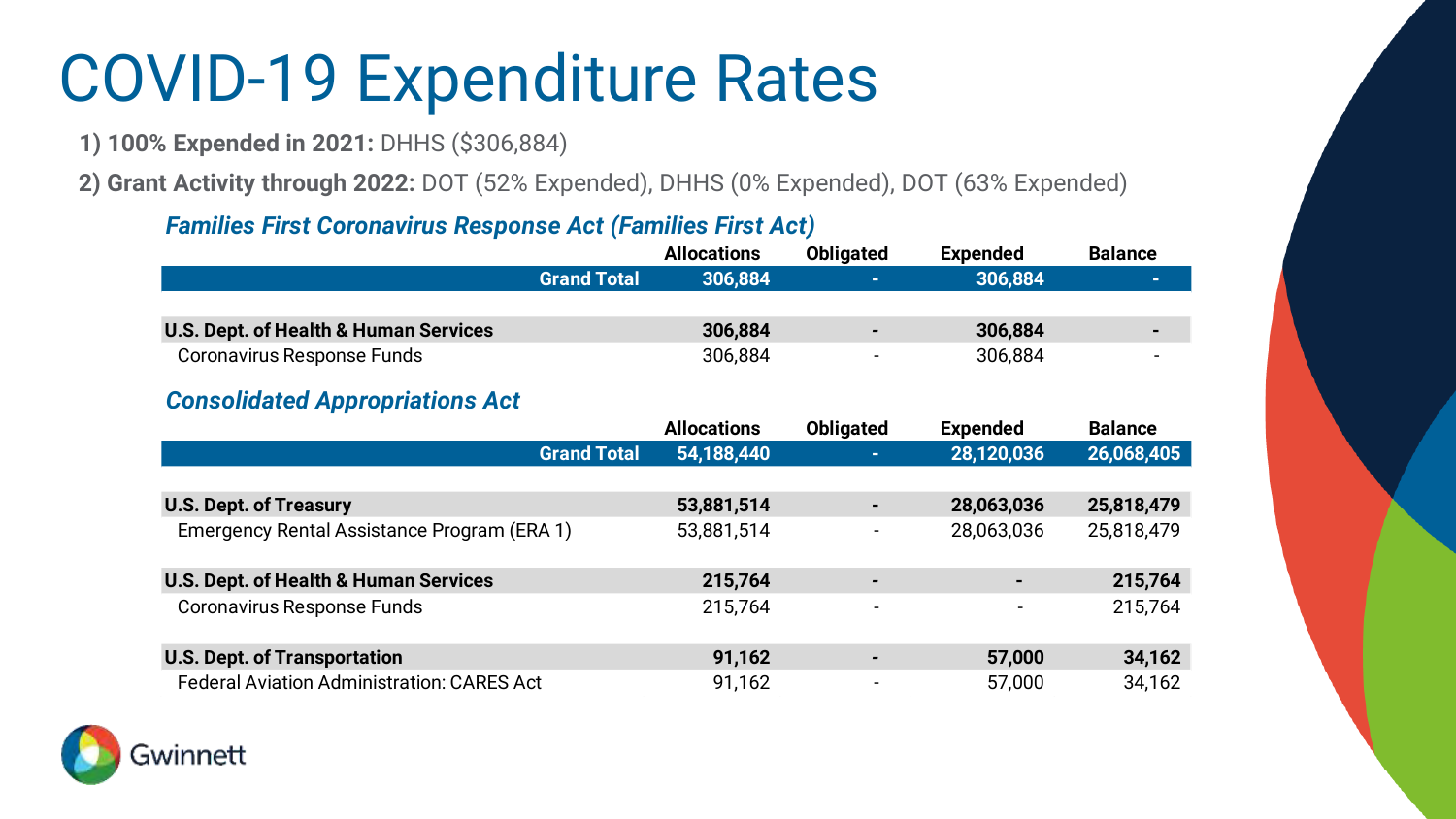## ARPA Expenditure Rates

- **1) 100% Expended in 2021:** DHHS (\$303,542)
- **2) Grant Activity through 2026:** DOT (0% Expended), HUD (0%), Treasury (23%), State of Georgia (0%)

#### *American Rescue Plan Act*

|                                                   | <b>Allocations</b> | <b>Obligated</b> | <b>Expended</b> | <b>Balance</b> |
|---------------------------------------------------|--------------------|------------------|-----------------|----------------|
| <b>Grand Total</b>                                | 236,921,523        | 3,267,287        | 49,094,360      | 184,559,877    |
|                                                   |                    |                  |                 |                |
| <b>U.S. Dept. of Treasury</b>                     | 209,606,418        | 3,267,287        | 48,790,818      | 157,548,314    |
| <b>Coronavirus State and Local Recovery Funds</b> | 181,855,587        | 2,308,079        | 28,045,732      | 151,501,776    |
| Emergency Rental Assistance Program (ERA 2)       | 27,750,831         | 959,208          | 20,745,086      | 6,046,538      |
| U.S. Dept. of Health & Human Services             | 303,542            |                  | 303,542         |                |
| <b>Coronavirus Provider Relief Funds</b>          | 303,542            |                  | 303,542         |                |
| U.S. Dept. of Housing & Urban Development         | 7,593,563          |                  |                 | 7,593,563      |
| <b>HOME Investments Partnership Program: ARPA</b> | 7,593,563          |                  |                 | 7,593,563      |
| <b>U.S. Dept. of Transportation</b>               | 4,418,000          |                  | ٠               | 4,418,000      |
| <b>Federal Aviation Administration: ARPA</b>      | 148,000            |                  |                 | 148,000        |
| <b>Federal Transit Administration: ARPA</b>       | 4,270,000          |                  |                 | 4,270,000      |
| <b>State of Georgia</b>                           | 15,000,000         |                  | ۰               | 15,000,000     |
| <b>Coronavirus State and Local Recovery Funds</b> | 15,000,000         |                  |                 | 15,000,000     |

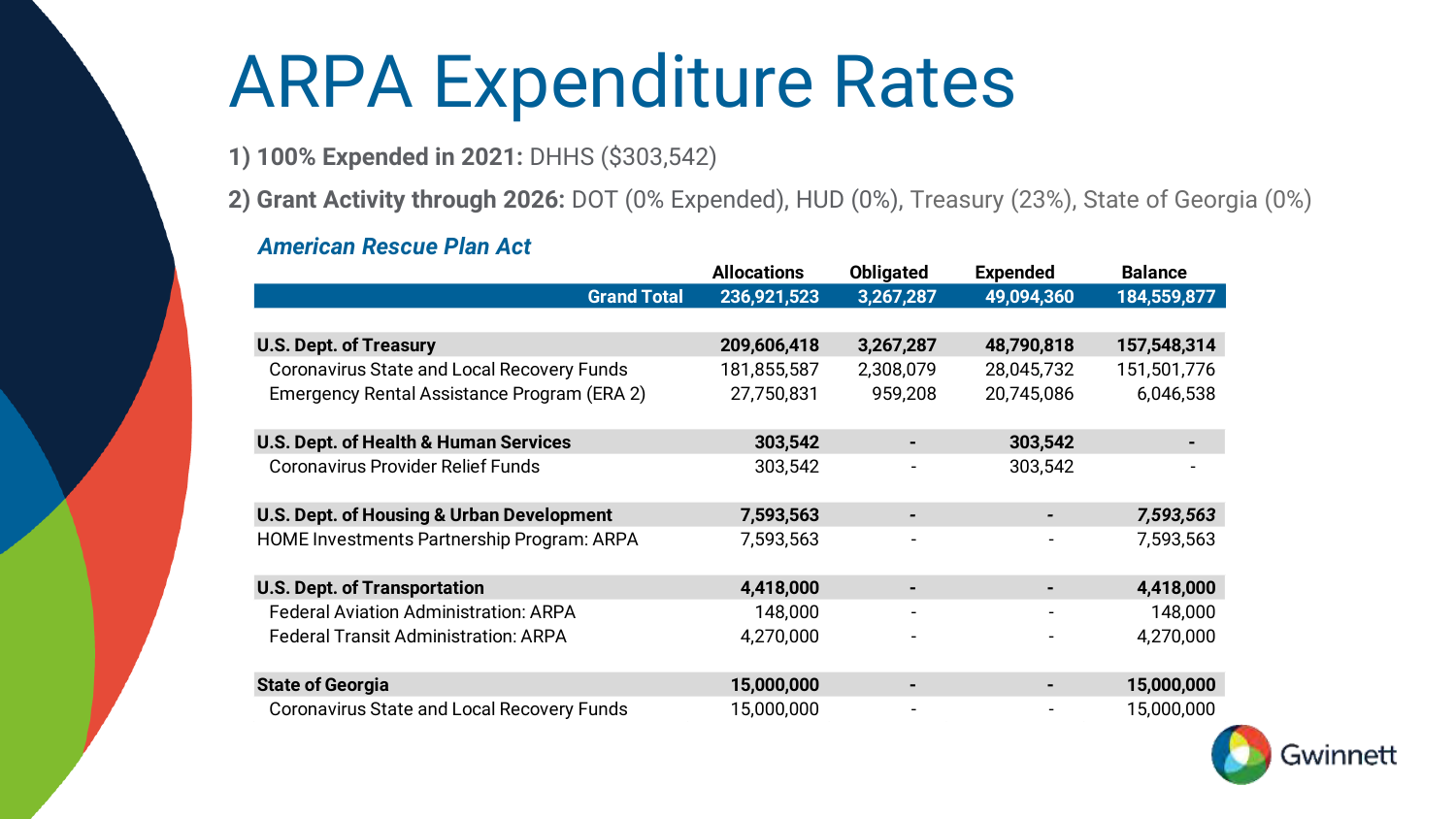## Grant Applications



Funding

State ARPA - \$15M ERA1 - \$25M

State ARPA - \$40.4M Federal Infrastructure

HUD FY 2023 2 nd Qtr 2022 *Nonprofit Services Housing Development*